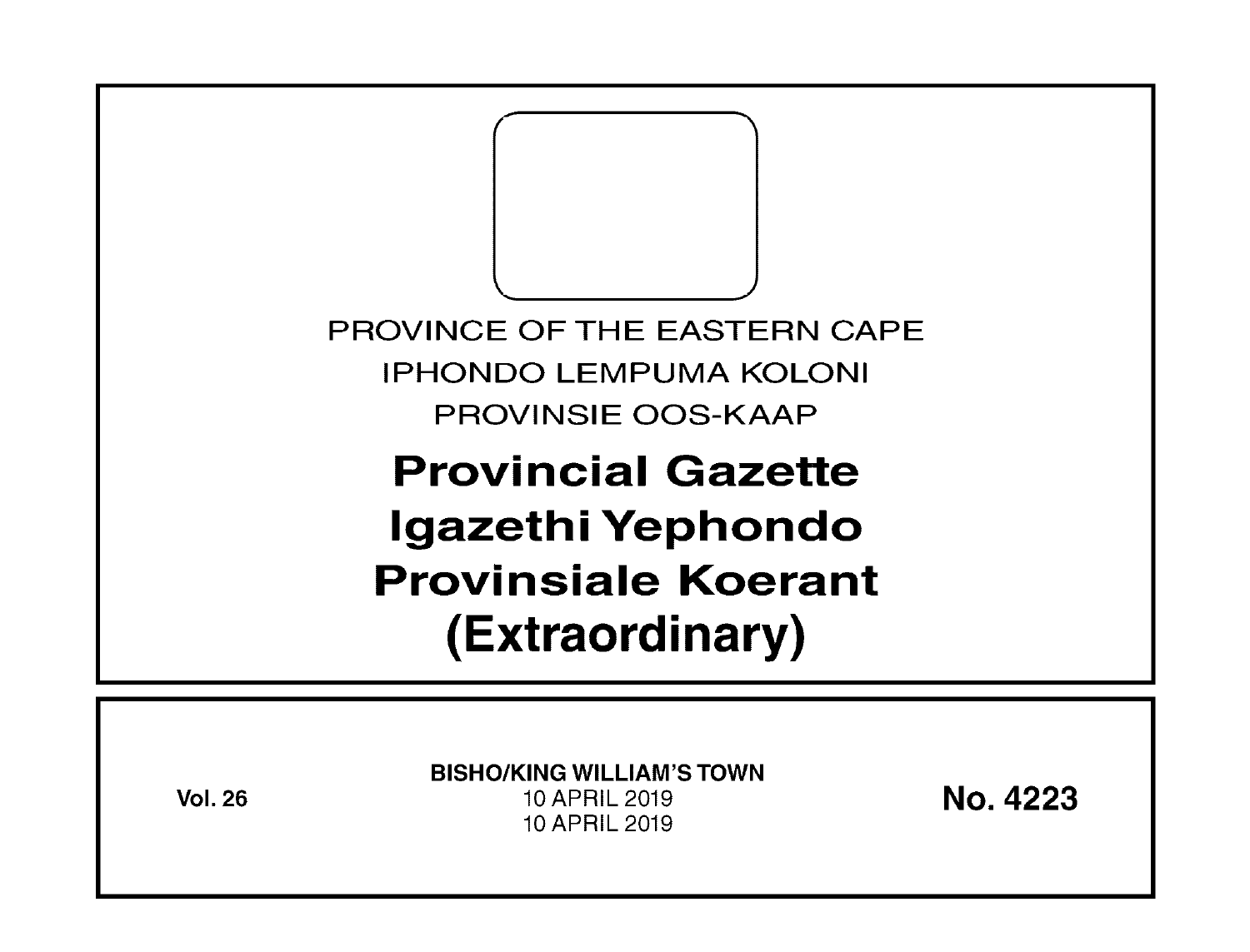### **CONTENTS**

|     |                                                                                                                                                                                                         | Gazette<br>No. | Page<br>No. |
|-----|---------------------------------------------------------------------------------------------------------------------------------------------------------------------------------------------------------|----------------|-------------|
|     | <b>PROVINCIAL NOTICES • PROVINSIALE KENNISGEWINGS</b>                                                                                                                                                   |                |             |
| 112 | Department of Co-operative Governance and Traditional Affairs: Withdrawal of the removal and<br>derecognition of Nompumelelo Ntombomzi Ndlazi as Acting Senior Traditional Leader of Ndlazi Traditional | 4223           |             |